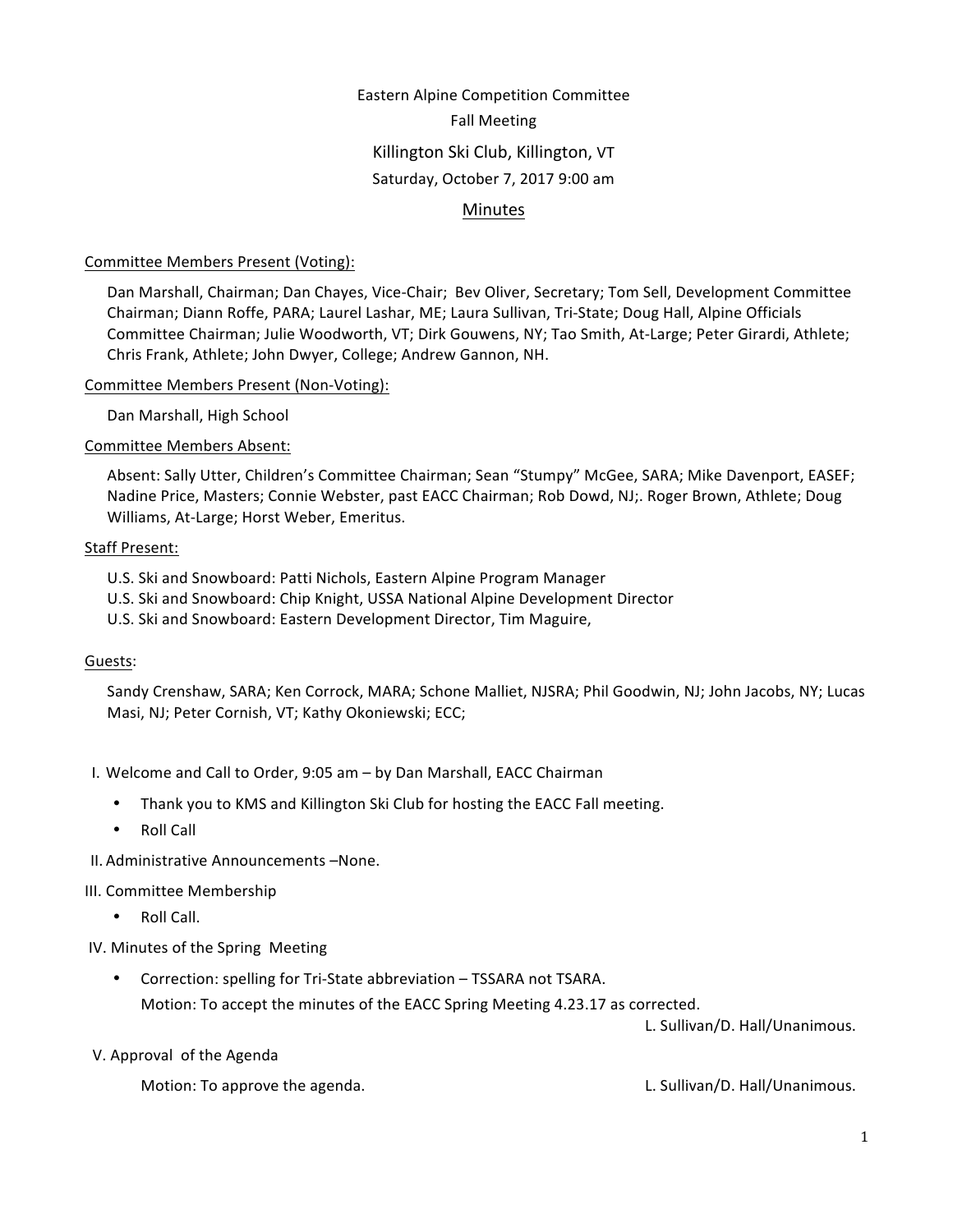#### VI. Reports

- A. Development Committee Chairman Tom Sell.
	- The EDC has done a considerable amount of work over the summer, meeting several times face to face but also by teleconference. The goal was to streamline and revamp the Eastern FIS racing schedule. The details were discussed in the EDC meeting on Friday. Talks began last spring over the direction the East should take regarding the best athletes in the region.

Analysis of data has shown that the East is not doing a great job in advancing their athletes. This combined with logistical issues, i.e. FIS entry procedures last year and previous years, resulted in the decision to overhaul the system. Additional data revealed that although Eastern U16s are skiing very well, the present system does not provide opportunities for advancing these athletes to improve rankings which result in good start positions very well.

• The Eastern Region Goal is to get as many of Eastern Region Juniors to advance to get to top 10 World ranks as possible. The problem is designing a system that will facilitate this goal.

• Three levels still exist: 1) Eastern Cup Series truly elite level of racing, 2) Development FIS Series, and 3) Open FIS racing. However, a few things have been changed.

Eastern Cup Races: To be a field of 90 athletes. Eligibility for skiing in ECS – overall NTSM of 50 athletes from the top 35% of the ranking in the technical events (roughly between 60-70 points Men, 75 - 90 Men & Women). On top of this is YOB quota. Training before the ECS races is an important component; training projects have been put together at the host sites for the juniors who have been selected. There is an effort under way to make these events affordable.

Development FIS Races: Athletes will be chosen from YOB quotas first and then from athletes remaining after selection from the ECS – NTSM using USSA points. There is an avenue for ECS qualified athletes to ski in these races via a development request, i.e. for athletic need such as return from injury or improvement in an event that the athlete is not doing well in. There will be 3 M/3W divisional (state) quota spots for these races.

Open FIS Races: These are truly an Open Races. There is to be a ceiling of 150.00 points the technical event to be contested in order to enter an Open FIS Race. If the field is not full 10 days out, all Eastern FIS athletes are eligible regardless of point profile. Application will be first come, first serve.

- Results of Discussion and Questions:
	- 1. Penalty for No Shows: There will be no refunds if an athlete does not show up at a race.
	- 2. Note: There are no intents, just pulls for coaches. Confirmation equals payment.
	- 3. Targeted field for ECS is 90 Men/90 Women. YOB athletes do not have to meet the cut-off.
	- 4. Open FIS races: There is no point cut-off for SG.
	- 5. Men's NPS selection: Eastern selection is based on USSA points; the rest of the nation is using FIS points. EDS did not address this as the focus was on streamlining the system. It was noted that a high percentage of Eastern athletes have not been able to get into FIS races.
- **EDC Motions:**

Motion: To move that in Open FIS races athletes must have 150 or fewer USSA points in the technical events to be contested. If the race isn't full by 10 days before the first TCM all Eastern FIS athletes are eligible regardless of their point profile.

L. Lashar/ D. Roffe / Unanimous

Motion: To approve the Eastern Region Handbook for 2017-2018.

L. Sullivan/J. Woodworth/Unanimous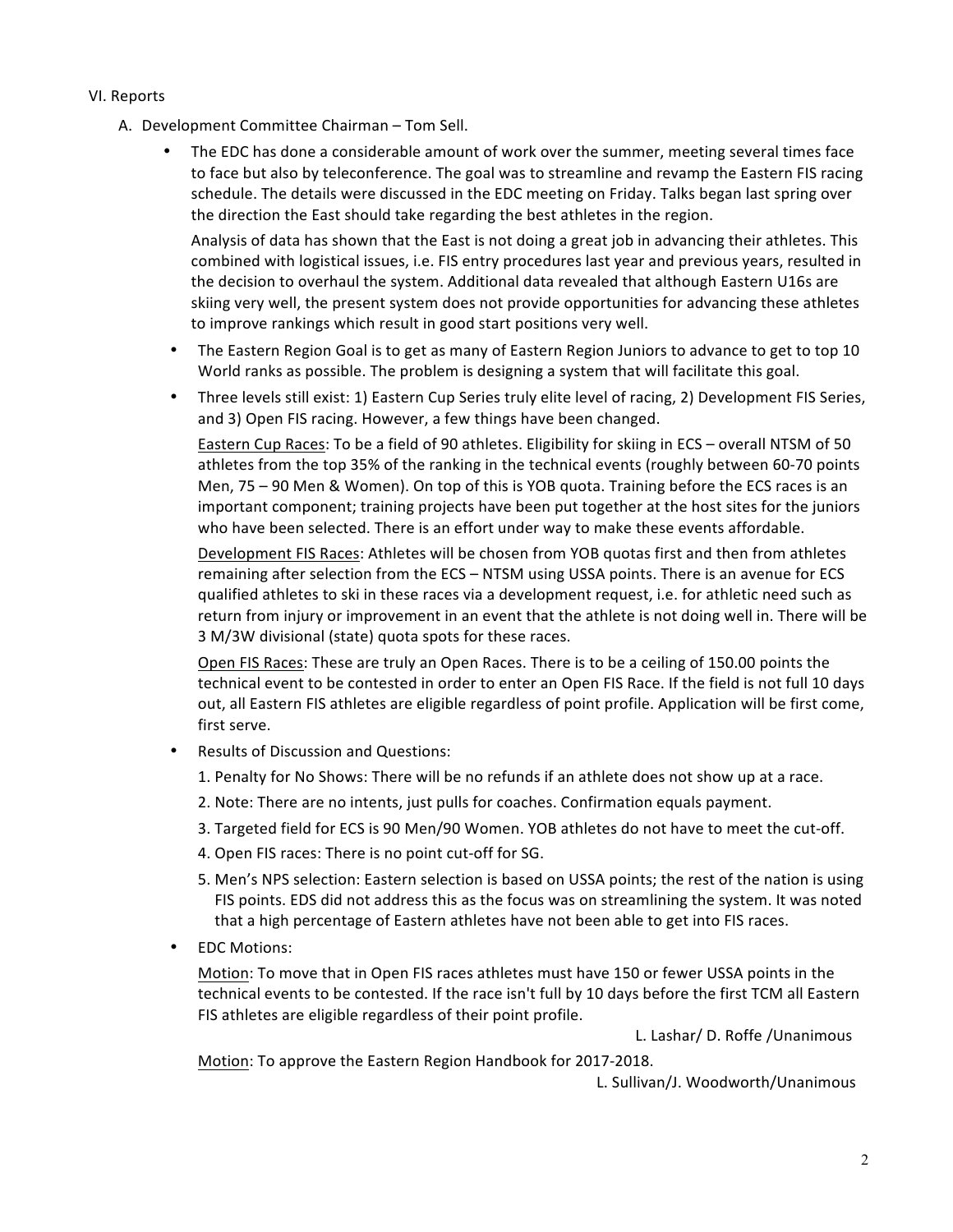- Discussion of budget dated 8/24/17: request for transfer of monies from direct athlete support to support regional projects for roughly 30 athletes per project. After a brief break for handout to be printed, the request for transfer of monies was thoroughly reviewed.
- Thoughts, Future plans and Direction for helping Eastern athletes perform better.
	- 1. Projects getting more elite athletes together for training, more European trips with adequate staffing, reducing the number of single gender races.
	- 2. Tom Ashworth: Presently working on competition pathways.
	- 3. Development of a 3-5 year plan for athlete development, including financial blueprint.
	- 4. It was noted that the Eastern Region Travel Budget is grossly inadequate for the staff in the region. The Travel budget needs to be able to support the staff. The allotted amount has decreased significantly over the past few years.
	- 5. Dan Chayes: The question really is: "Are we spending the monies we get because that is what we are raising in fees?" or "Do we have a significant shortfall and where will this money come from?"
	- 6. The EDC was asked to look at this for the Spring meeting.
- Motion: To approve the revised budget as presented by Tom Ashworth for the transfer of monies to support regional project costs, roughly 30 athletes per project.

L. Lashar/D. Gouwens/Unanimous

B. Children's Racing, Kathy Okoniewski or Sally Utter.

The ECC has conducted business over the summer as well.

- The ECC had no action items to present to the EACC for approval.
- ECC Meeting Discussion Topics.
	- 1. The importance of the role of Youth Coordinator for the region.
	- 2. Tom Ashworth gave a project review and selection processes for the projects.
	- 3. ECC has one spot open NJ. Jim Backman's term is expiring. Names are being accepted from NJ for a replacement.
	- 4. Interstate projects states/divisions working together.
	- 5. Dual format new rules in the scored environment.
	- 6. Racing mixed gender races for the U10 age groups. This proposal was accepted at Congress.
- C. Eastern ACC Chairperson, Dan Marshall deferred to Chip Knight, National Alpine Development Director, who had just returned from FIS meetings in Zurich.

Chip expressed thanks to Connie for her many years of service on the Eastern ACC. She was a tireless member of the EACC for many years.

- There was a lot of transition in the Eastern Office over the summer: Many thanks to the partnership with Dan, Tom, and Sally who lead the EACC, the EDC and the ECC. We are excited to have Tim Maguire back on board as Eastern Alpine Development Director. A Youth Development Coach will be announced soon.
- The locals are looking forward to the World Cup at Killington in late November. Many thanks to the Killington Ski Club, in particular Tao Smith and Chuck Hughes, for their role in this event as well as the Fall EACC meetings.
- Teams are still training in Chile, other teams are in Solden, and training in Colorado as well.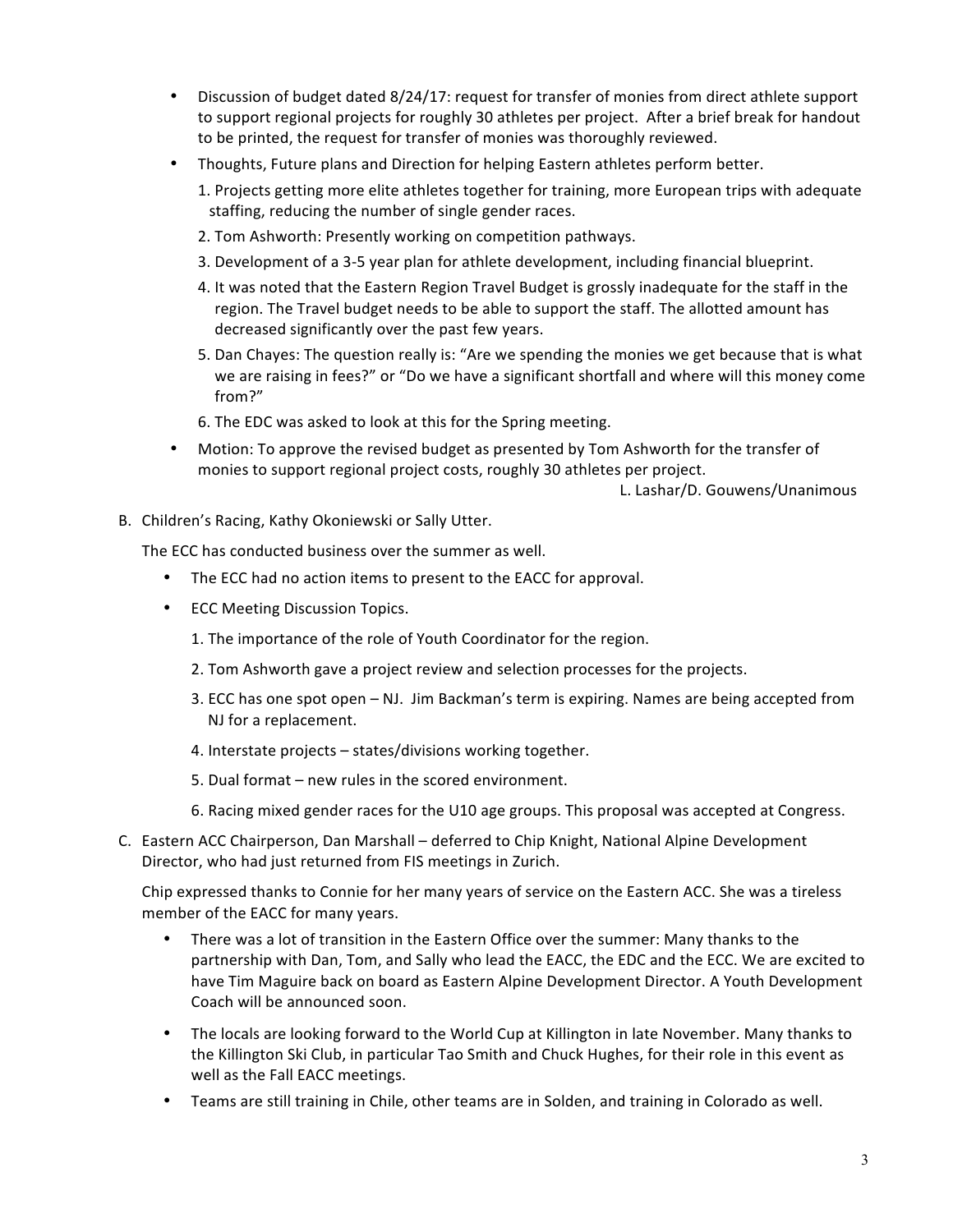- FIS level
	- $\circ$  Fairly quiet on the youth front.
	- $\circ$  Discussion on a proposal for FIS points overhaul moving to elevated minimum levels at Continental Cup, FIS level, and ENL. Basically this would mean spreading out the FIS points, putting a premium on scoring at the higher levels. This would not have a huge impact on the younger levels.
	- $\circ$  There seems to be traction toward phasing out the Alpine Combined event by 2021, moving toward more parallel events, in particular parallel GS.
	- $\circ$  Age change- no discussion. Totally quiet, although Austria is still interested in the idea and trying to influence the US to agree. Strong opinions on this issue should be sent to Chip as they may help in final decision making.
- USSA equipment regulations have been streamlined basically the U16 level. Revised course setting regulations mirror the equipment regulations. The vertical drop requirement has been revised, now based on min - max distance. The goal has been to simplify the rules, synchronize the rules and get more consistent completion at the national level.
- There is no more USSA. It is now U.S. Ski & Snowboard. There is a new logo and there will be a new website, to be rolled out approximately November  $1<sup>st</sup>$ .
- Development Camp really good camp held in June 2017. Thirty athletes and a number of coaches from across the country attended this 9 day project, mostly SL but a little GS as well.
- Two Quad Long term plan (next 8-10 years) for overhaul of the development pipeline, loosely called Project 26. The purpose is to look at what needs to be done to breed the next generation of athletes. Presently the U.S. is in a bit of a lull it and does not have many medal threats going forward.
	- $\circ$  A few themes are being focused on going forward. The most relevant at this time is discussion relating to the relocation of assets to support the top performing athletes, the ones who can win medals (Level4 & Level 5 athletes). Level 5 is defined as defending the globe in multiple years. A Level 4 athlete is a top ten athlete in multiple years (top ten in the World Cup). A Level 3 athlete is top 30 in the world in multiple years. The next level athlete is one who is on track in the performance band (average metric of athletes who have been in the top 30 and were as Juniors). The last level is everyone else. Going forward the focus will be on the athletes who can win medals – National Team Level.
		- $\checkmark$  The focus is on maintaining 3 levels of programming: 1) World Cup level, 2) Europa Cup level, and 3) Nor-Am level. The goal for a Junior level athlete: 1) World Junior medals, 2) Nor-Am titles, 3) top 10 World Age Rank.
		- $\checkmark$  At the Nor-Am level there is a big shift away nationally from athletes who are not performing. Top 10-15 ranking in Nor-Ams – athletes will be managed by the club. They will still be exposed to high level projects (D Team) but home base is the club. This is a big shift from talent identification present the past few years moving to talent development,
		- $\checkmark$  A substantial amount of resources will be reallocated and directed to the development level by ensuring the best coaches at the C Team level. Substantial monies will also be going into sport education.
		- $\checkmark$  Regional initiatives: the above to be super imposed upon regional programs. The D team level is relatively porous - the EDC will need to take a good look at what level athlete is on the Regional Team. This will be the pool from which very high level athletes will be selected to the D Team project. Approximately 50% of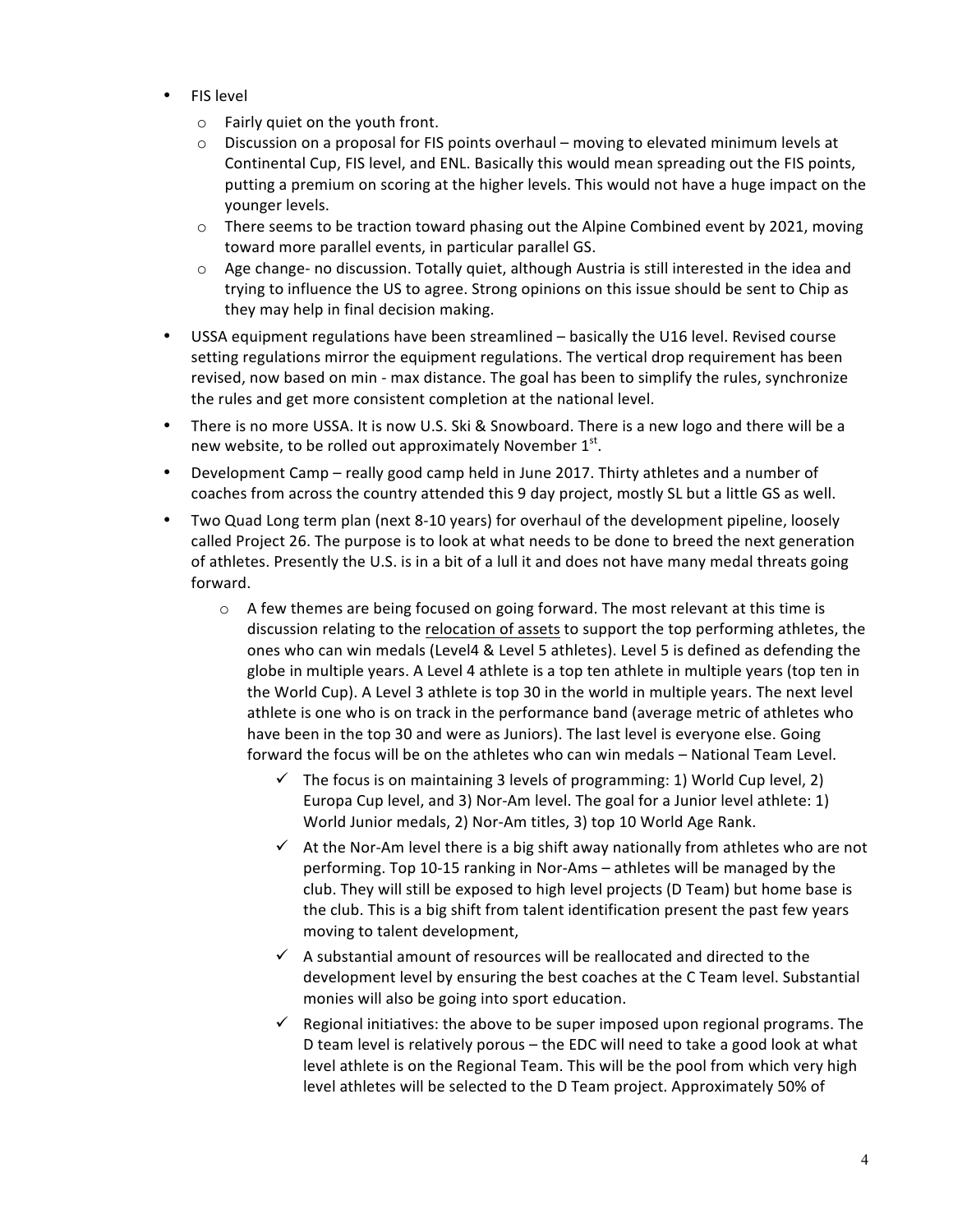athletes will be invited to a D team project on a project by project basis. (\*Note: that a 3-5 year plan tasked for the EDC fits into this nicely).

- $\checkmark$  The Summer Youth Development Program at Mt. Hood will continue.
- $\checkmark$  Notes from Discussion: 1) Less than 10% of D team athletes have moved up the ladder, 2) Training with the home club is very important at the younger levels, 3) Age at which the National Team picks up an athlete is radically different for men and women (data shows 18 year old women are winning at the World Cup level), 4) NPS Projects for U16s at the national level – nothing for this year, under discussion moving forward, 5) U16 calendar is almost the same as last year, 6) Mixed reports on a European trip (Eastern Region is already doing this).
- o Observations: Diann Roffe
	- Supports keeping athletes in their home programs longer, but the region needs to be open to allowing more athletes to train in small blocks with pace within their own clubs. Athletes who go somewhere else for a training block should be allowed to return to their home clubs without repercussion.
	- $\checkmark$  Supports a national training project where the best U14s in the various regions were brought together in the spring in the West somewhere. This would need to be in May, not in June. This is a cultural exposure and could have a huge positive impact on this age group.
- Calendar
	- o Nor-Am Level
		- $\checkmark$  Early season Nor-Am races middle of November
		- $\checkmark$  Mid-season middle of February (after the World Juniors)
		- $\checkmark$  Speed week at Copper: end of February-beginning of March

No longer emphasizing speed performance at a very young age but encourage speed development.

In previous years it has been relatively easy to make the team in speed. To address this, the SG criteria have been tightened. Next year's criteria are likely to be a very high age group ranking (probably top 5) in speed and a validating technical events world ranking as well.

Still need speed training, but are looking for well-rounded skiers.

Tom Ashworth: The Eastern Region will continue emphasis on speed training for U14s and U16s.

- o NPS Schedule
	- $\checkmark$  Exactly the same for the U16s, December at Copper; January at Burke.
	- $\checkmark$  U19 Men at Copper in November, Vail in December, Waterville in February.
- $\circ$  Jr. Nationals in Sun Valley after the U.S. Nationals
- o U16 Nationals at Mission Ridge
- $\circ$  7 Nations Cup Lichtenstein in early February. Qualification via NPS at Burke in January.
- D. Eastern Region Alpine Development Director- Tim Maguire.

Glad to be back . . . working on developing a strong partnership with U.S. Ski and Snowboard. The selection of an Eastern Youth Development Coach should be finalized soon.

E. Patti Nichols, Eastern Alpine Manager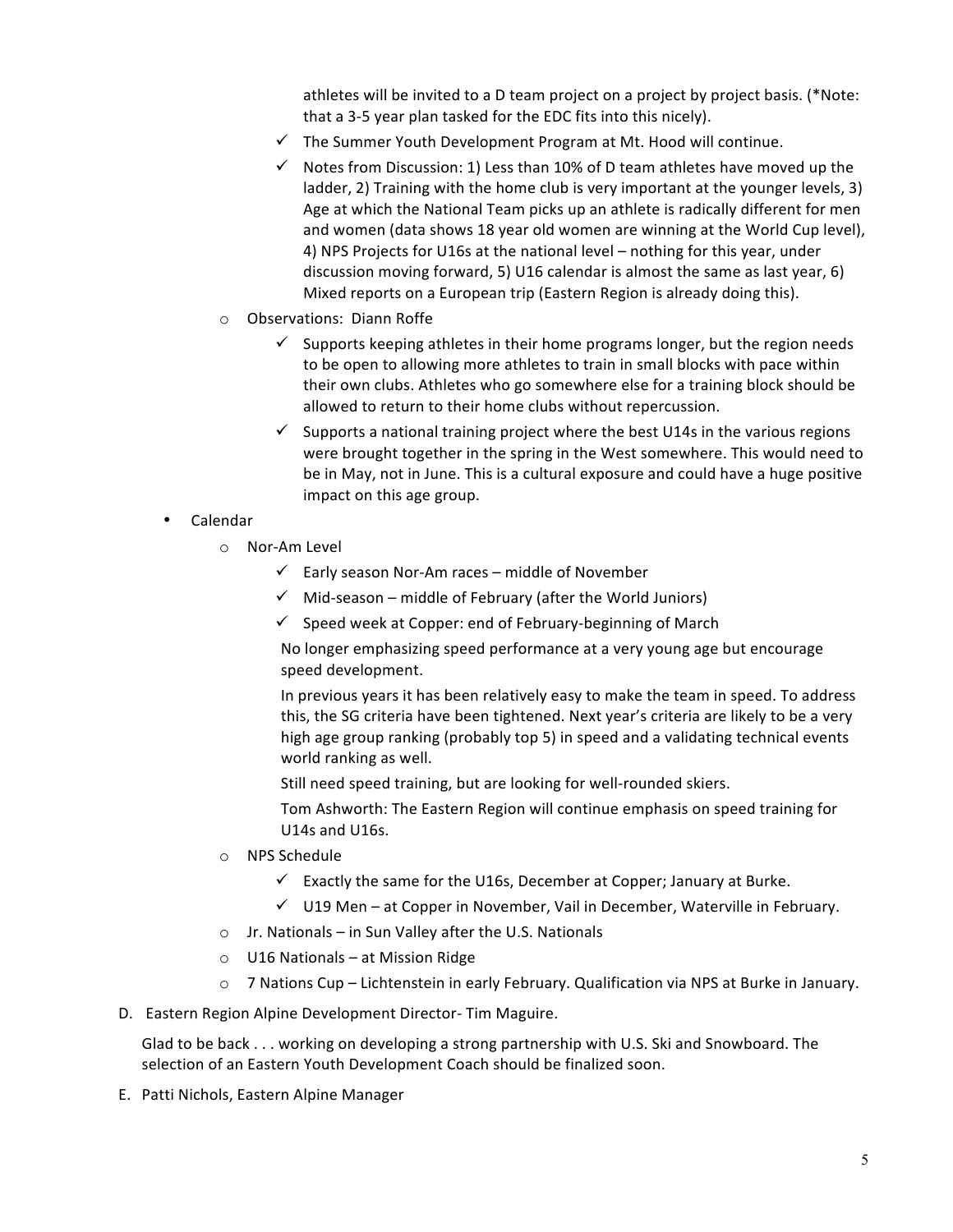There is going to be a new website due out on November  $1<sup>st</sup>$ . It promises to be better for smart phones. It has a better search engine. For desktop computer use the advice is to "Scroll down". Tom Horrock is in charge of this project.

Patti is looking forward to working with the new staff in the Eastern Office and with all in the region who make her job easier.

F. Tom Ashworth, Eastern Development Coach

Tom presented an overview of the U16 projects for the 2017-2018.

- Time Trial at Copper in November slightly different than last year, as there will be no qualification from Copper to the 7 Nations Cup.
- January: 2 SL/2 GS at Burke and Waterville. Qualification races to the 7Nations Cup. Also, in January: speed training on Narrow Gauge and race at Sugarloaf.
- Stowe GS/SL on Main Street. Hoping to ramp up the intensity, focus and volume. Selection of athletes, those who qualify through NPS as well as results from prior year's Eastern Championships.

Also will be looking at venues for ECS training.

G. Eastern Youth Coordinator: 

There are a number of applicants. A decision will be made soon. The official designation is Youth Development Coach.

VII. Update on the World Cup - Tao Smith.

World Cup returns to Killington on Thanksgiving weekend. Hosting a party this year to honor the 50<sup>th</sup> anniversary of the1968 Olympic team. Friday has been added as a day of events – opportunities to meet athletes, public athlete signings, presentation and free concert Friday night, as well as others throughout the weekend. Other amenities have been improved also such as an increased number of busses, doubled number of restrooms, increased number of buses. There will be two parades this year – a VARA parade (1, 000 plus athletes) on Saturday and on Sunday for an Eastern Region parade. Pete Davis is the contact person for the Sunday parade. A contact person needs to be named for each state for planning purposes.

Killington lost a lot of money last year hosting the World Cup event. To address this, particularly since this is to be a multi-year event. So a partnership between some U.S. Ski & Snowboard trustees and KMS, the local non-profit .has been set up to create a fund that will help address this. In addition a Grant Application Committee has been created by the KWCC to facilitate the process of providing monies for costs borne by various sources, including World Cup. Refer to the Killington web site for details as well as press releases as they emerge. Two things can be applied for: 1) development of training and race Infrastructure and 2) any program that will grow the base of the sport.

## VIII. Committees and Working Group Reports

- A. Alpine Officials Committee Doug Hall.
	- Info and a 20 question course official quiz and a 41 page reference packet have been posted on the U.S. Ski and Snowboard website. Web site.
	- TDs will be taking a larger role at events this season working with the ROC to ensure that the event will take place in a proper manner.

B. High School Racing - Dan Marshall

Last year the Eastern High School Championships were held at Attitash. Ten states were involved  $-230$  athletes. Friday was a training day. Saturday a GS was held followed by a banquet at night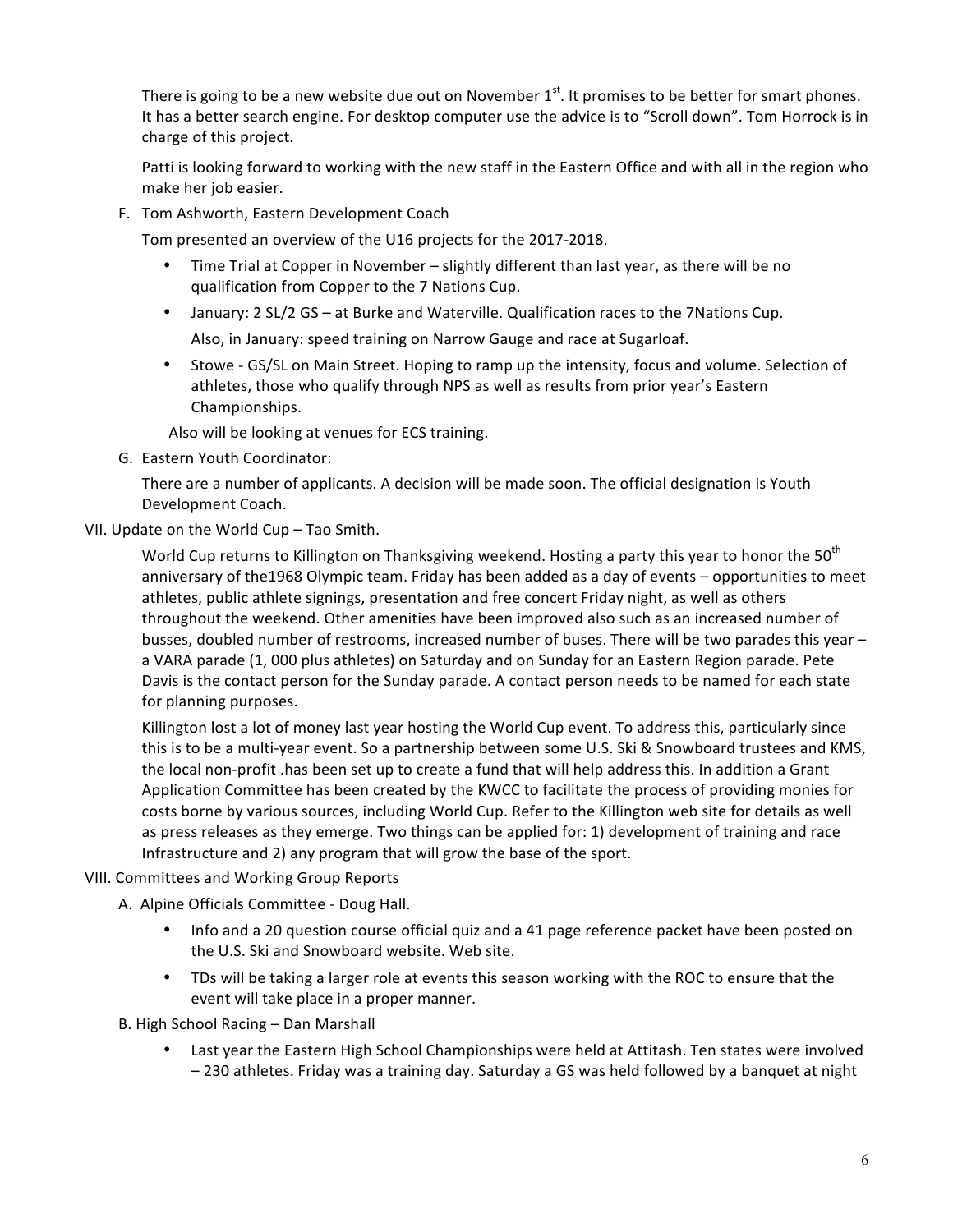and on Sunday a SL was held. There were 3 great days of training and racing. Vermont won both the Men's and the Women's event.

- This season the event moves back to Cannon at the Mittersill facility. The GS on Baron's Run and the SL on Taft. A T-Bar services Taft. There will be a new timing shack this year. The Peabody Lodge is used for belongings as there is no lodge at Mittersill presently.
- Michigan has expressed interest in attending the event this season.

# C. College - John Dwyer

- All is well in EISA, NCAA and CSCA. Mexico and Alaska have been reinstated this season. No programs have been lost and Johnson State is trying to bring back their program by endowing a head coaching position with a million dollars and putting it in George Tormey's name. They would probably join probably in USCSA but is yet to be determined.
- NCAA Championships are at Steamboat this season. Next season, UVM and Stowe will be hosting in the East and in 2020-2021 Middlebury will host.
- Interesting statistics in the US right now there are 4 women in the top 15 GS world rank, 2 of which are skiing in college in the East. The East also has 1 college graduate, David Chodounsky, who skied at Dartmouth, ranked  $28<sup>th</sup>$  in the world and Mark Engel, who skied at Utah, is ranked 36<sup>th</sup>. Tommy Ford graduated from Dartmouth, ranked 25<sup>th</sup> in GS world rank. The U.S. has 4 Men in the top  $50...$  two of whom are college graduates.
- Collegiate skiing is a good avenue for many, and college skiing can continue to produce athletes and put them at a higher level, particularly through Nor-Am circuit.
- Colleges continue to work with Chip on training camps and other training opportunities in the summer for college athletes.
- FIS and FIS-U adopted new rules changes to limit the age of participants at FIS-U races to 25 years, which means a FIS age of 24 years. Chip is working with NCAA and U.S. Ski & Snowboard to grandfather those athletes who may be affected by this rule in order to give these athletes four years of eligibility. College skiing has discussed this issue. Age range of college athletes across the nation varies from 17 -25. The wording of the rule needs to be such that there is not age discrimination.

Chip: FIS-U is the organization that governs the World University Games. They adopted an age range of 17-25 last spring. An exception request has been filed to allow four years of eligibility. That proposal was spun in a lot of different directions and was voted down by FIS. It looks like FIS-U will be moving away from the FIS ruling and toward establishing its own standard.

It should be noted that part of Project 26 is to better utilize collegiate skiing. There are 3 athletes this year on the U.S. Ski Team who are fully enrolled in college.

- D. Masters no Nadine Price.
- E. EASEF Dan Chayes for Mike Davenport.
	- Mike's report shows the balances in each of the four funds that EASEF administers. Dan reviewed this information with the EACC.
	- There is an EASEF meeting calendared for November  $4<sup>th</sup>$ , 2017.

## IX. State Associations/Reports

- Vermont Julie Woodworth
	- $\circ$  Summarized the VT written report: The Gala- Kelly Brush was inducted into the VT Hall of fame.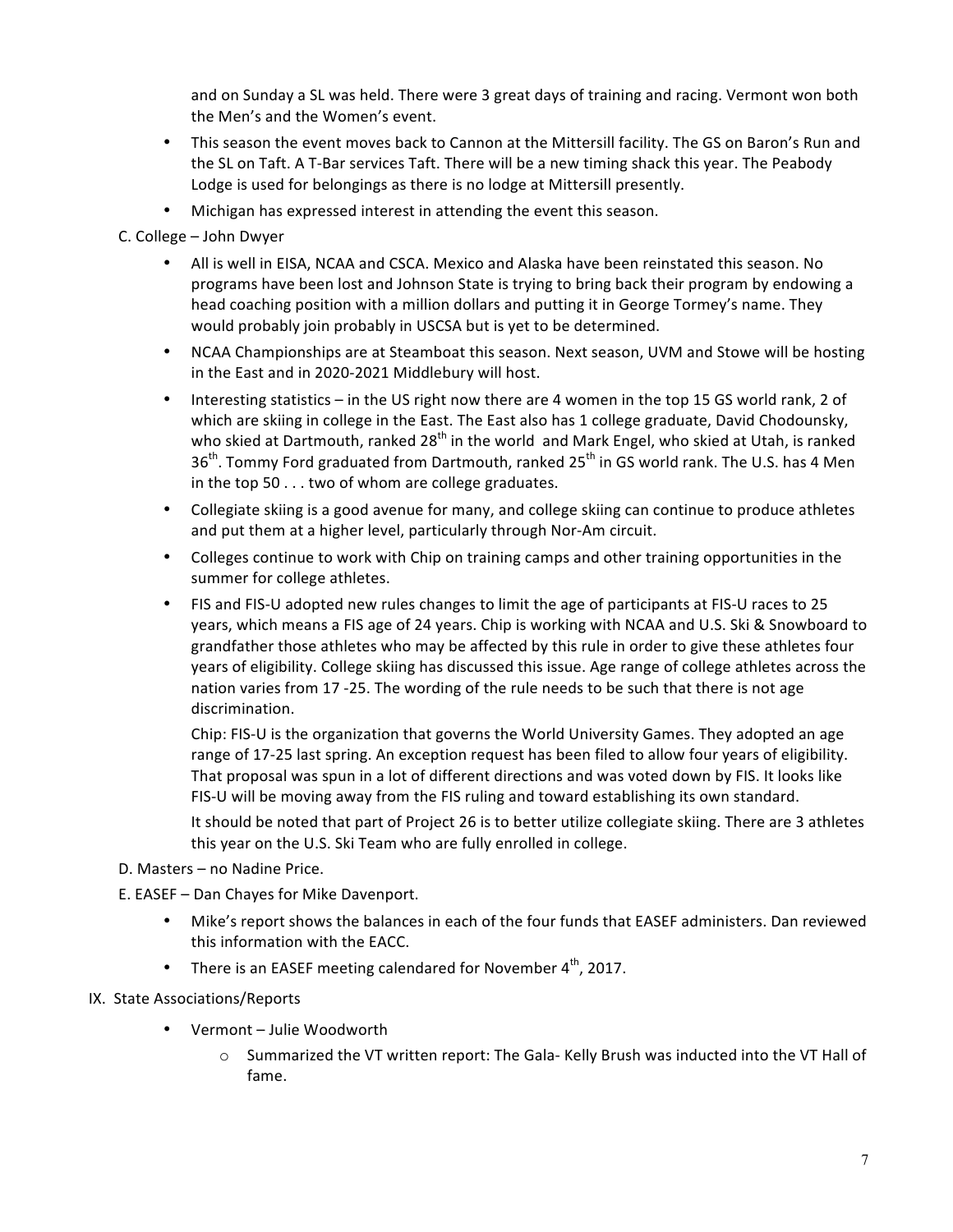- $\circ$  Reviewed the two functional movement sessions conducted at GMVS in August and September with the purpose of changing the mindset of coaches and parents to address performance of exercises correctly.
- Maine Laurel Lashar
	- $\circ$  Membership is slow signing up this year.
	- $\circ$  Programs are up in numbers; MARA needs more programs.
	- $\circ$  Saddleback has been bought by an Australian Company and may have a program next year.
	- o MARA has a new President.
- New Jersey Phil Godwin for Rob Dowd
	- $\circ$  There are just a few programs in NJ. Tuxedo Ridge is closed for this season; Campgaw does not have a race program this year; Mountain Creek will have a race program; Mt. Peter will be back; NJWAC (used to be Hidden Valley) is an incredible facility; Skylands will have a race program.
	- $\circ$  There are roughly 400 racers in New Jersey.
	- $\circ$  Processes have been revamped for functioning in the 21<sup>st</sup> century.
	- $\circ$  NJ needs to elect a representative for the ECC.
- New York Dirk Gouwens
	- $\circ$  NYSSRA is happy with the equipment changes that were approved in May. This means that in NY more athletes will be able to continue ski racing at the high school level as well as the USSA level.
	- o Membership numbers are holding but will know better after October 15<sup>th</sup>.
	- $\circ$  NYSSRA Youth Coordinator, Kathy Okoniewski, has been working hard on running interstate and in state projects, i.e. U12 Super Stars event, NY/VT SL camp, in state U12 and U14 Fundamentals camps, etc.
	- $\circ$  The U19-U21 Finals event at Gore needs to be fixed in regard to the selection process for this event. State quota allocations need to be reviewed and adjusted. Some States are not filling their quota spots and are not relinquishing them in a timely manner.
	- $\circ$  Regional U19 Working Group Dirk Gouwens is the chairman. This group is in the process of being built out will be working on issues relating to USSA track athletes versus FIS track athletes.
- New Hampshire Andrew Gannon
	- NHARA has hired a Youth Coordinator Fred Turton. His plan this first year is to focus mainly on visiting programs as opposed on being a coordinator but more on being an educator. There will be a number of projects that will be focused on SL.
	- $\circ$  Waterville is hosting a U19 NPS project this winter at Mittersill.
	- $\circ$  Memberships are coming in deadline is October 15<sup>th</sup> .Younger age group and new member numbers are on the rise.
- Pennsylvania Diann Roffe
	- $\circ$  There has been a significant increase in the younger age groups U8, U10, U12 levels. There has been a drop in U16 and U19 membership.
	- $\circ$  Thank you to Dirk and Kathy for reaching across borders. A goal is to address coach development programs across the state. Most of the coaches are part timers and do not have the time to go to 3 day education programs in season.
	- $\circ$  There are some cultural challenges relating to focus on skills acquisition versus gate time.
	- o Weather was a problem last season.